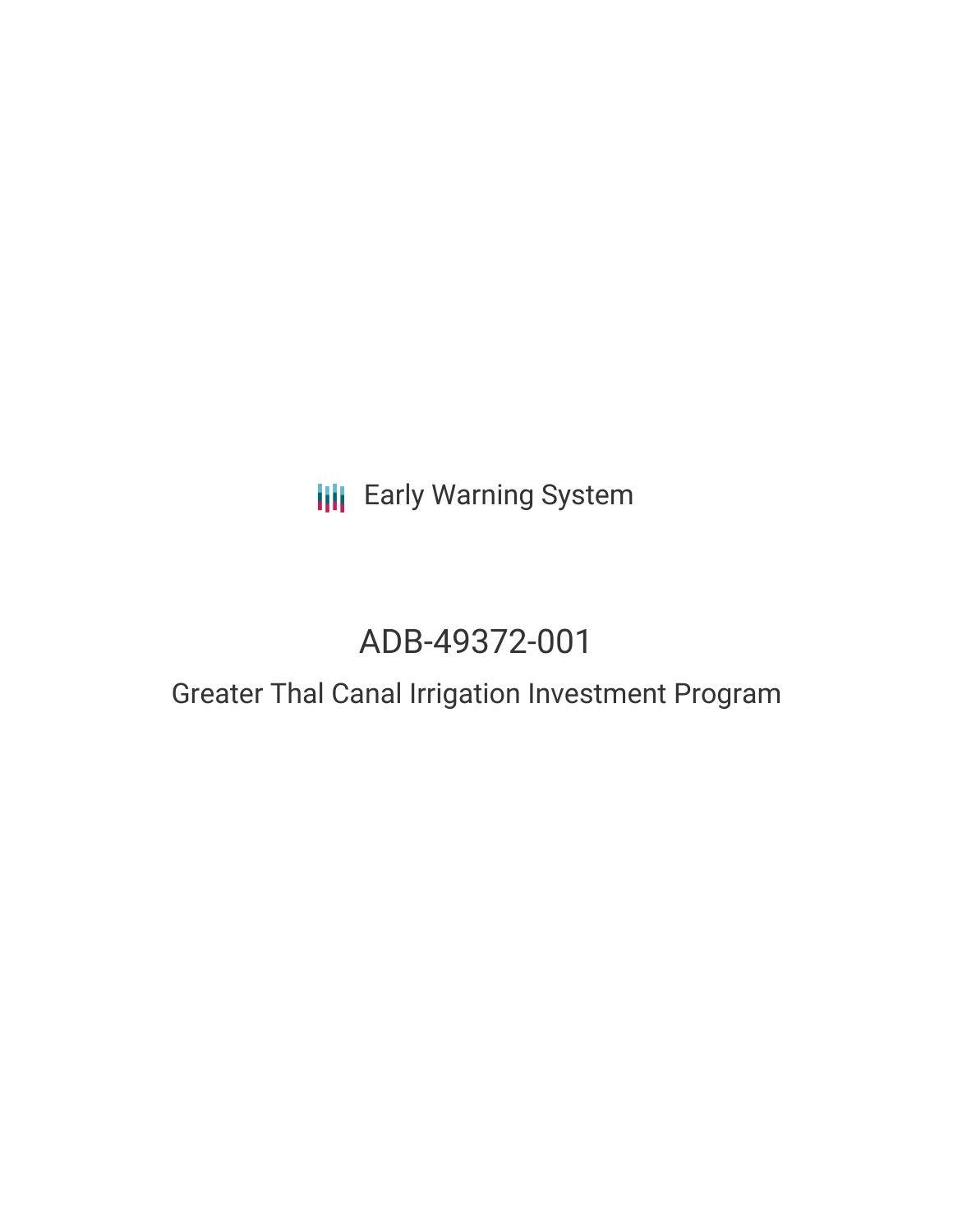

#### **Quick Facts**

| <b>Countries</b>               | Pakistan                                                              |
|--------------------------------|-----------------------------------------------------------------------|
| <b>Financial Institutions</b>  | Asian Development Bank (ADB)                                          |
| <b>Status</b>                  | Active                                                                |
| <b>Bank Risk Rating</b>        | U                                                                     |
| <b>Voting Date</b>             | 2017-12-11                                                            |
| <b>Borrower</b>                | Government of Pakistan                                                |
| <b>Sectors</b>                 | Agriculture and Forestry, Technical Cooperation, Water and Sanitation |
| <b>Investment Type(s)</b>      | Grant                                                                 |
| <b>Investment Amount (USD)</b> | \$1.40 million                                                        |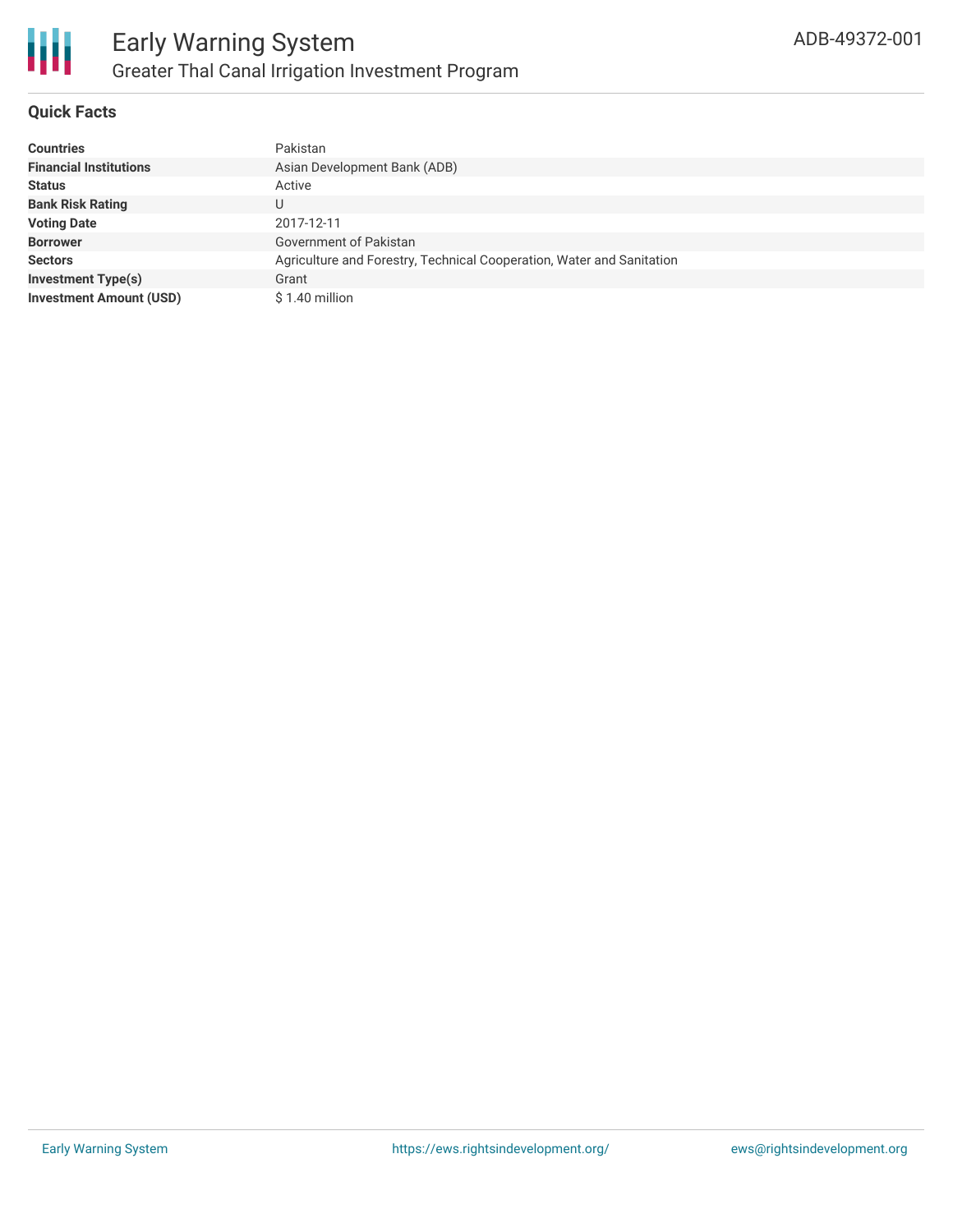

#### **Project Description**

No information available at the time of writing.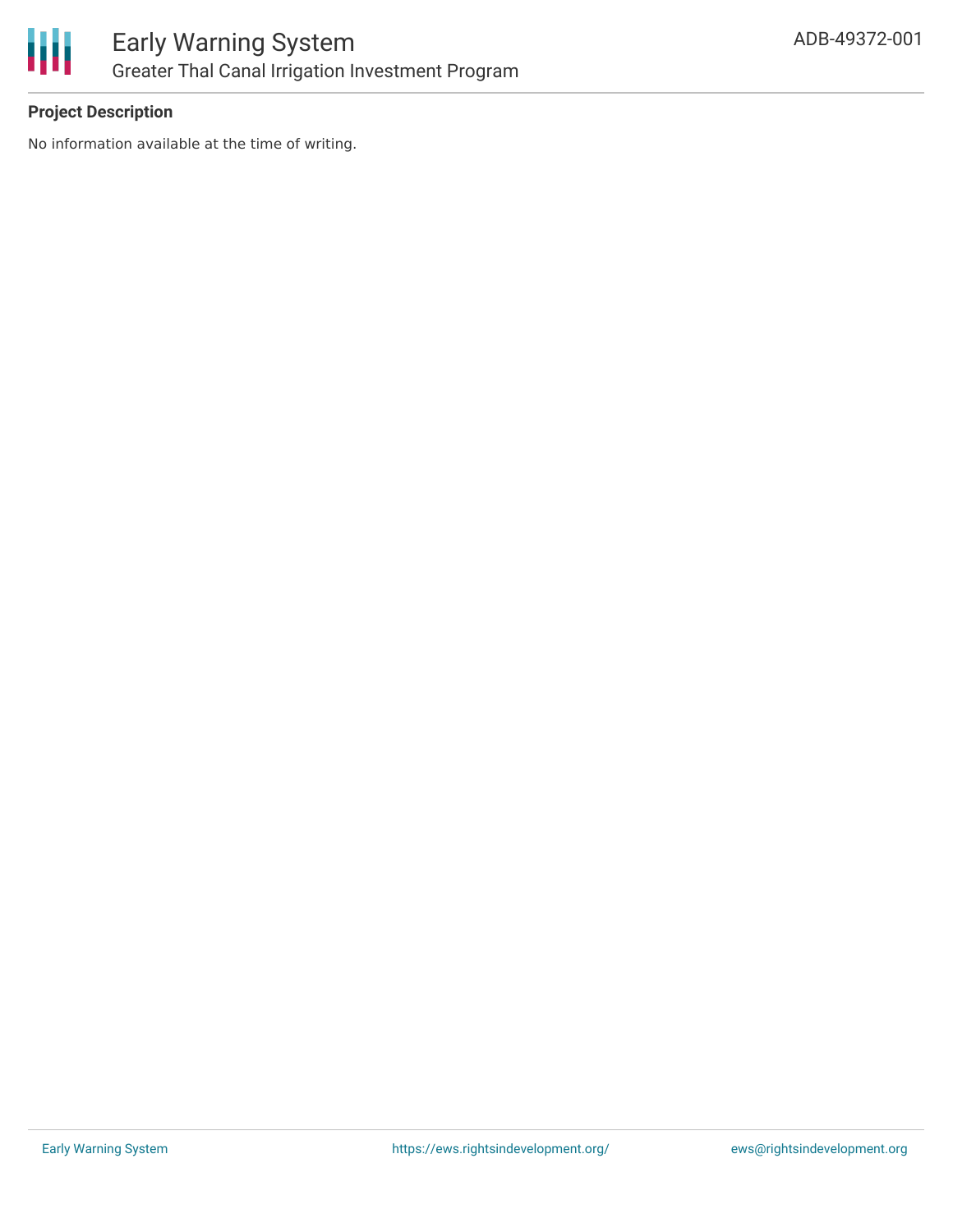

## Early Warning System Greater Thal Canal Irrigation Investment Program

#### **Investment Description**

Asian Development Bank (ADB)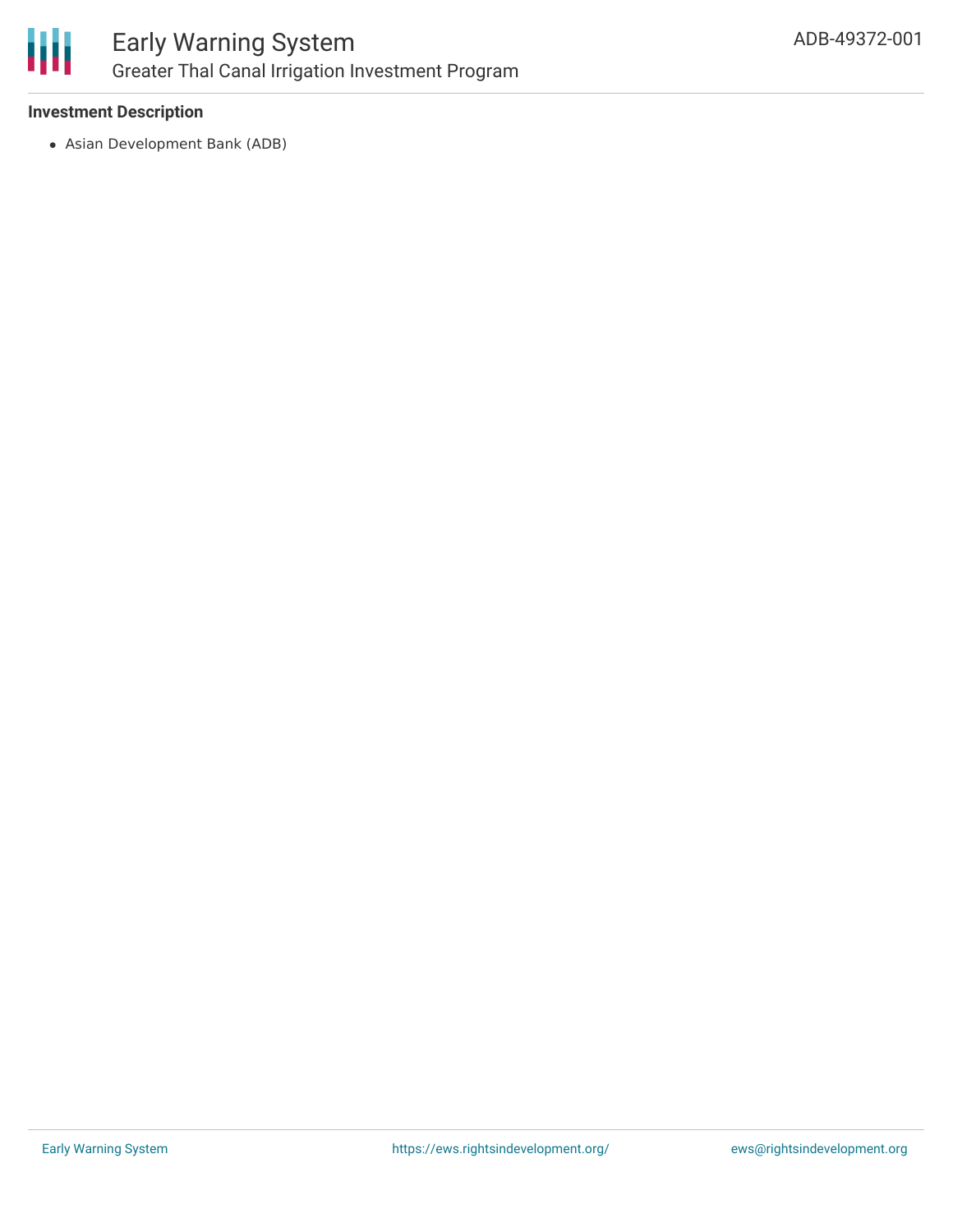

#### **Contact Information**

**Responsible ADB Officer** Totsuka, Natsuko **Responsible ADB Department** Central and West Asia Department **Responsible ADB Division** Environment, Natural Resources & Agriculture Division, CWRD **Executing Agencies** Irrigation Department of the Government of Punjab c/o Superintending Engineer Link Canal Circle, Canal Bank Mughalpur, Lahore, Pakistan

#### **ACCOUNTABILITY MECHANISM OF ADB**

The Accountability Mechanism is an independent complaint mechanism and fact-finding body for people who believe they are likely to be, or have been, adversely affected by an Asian Development Bank-financed project. If you submit a complaint to the Accountability Mechanism, they may investigate to assess whether the Asian Development Bank is following its own policies and procedures for preventing harm to people or the environment. You can learn more about the Accountability Mechanism and how to file a complaint at: http://www.adb.org/site/accountability-mechanism/main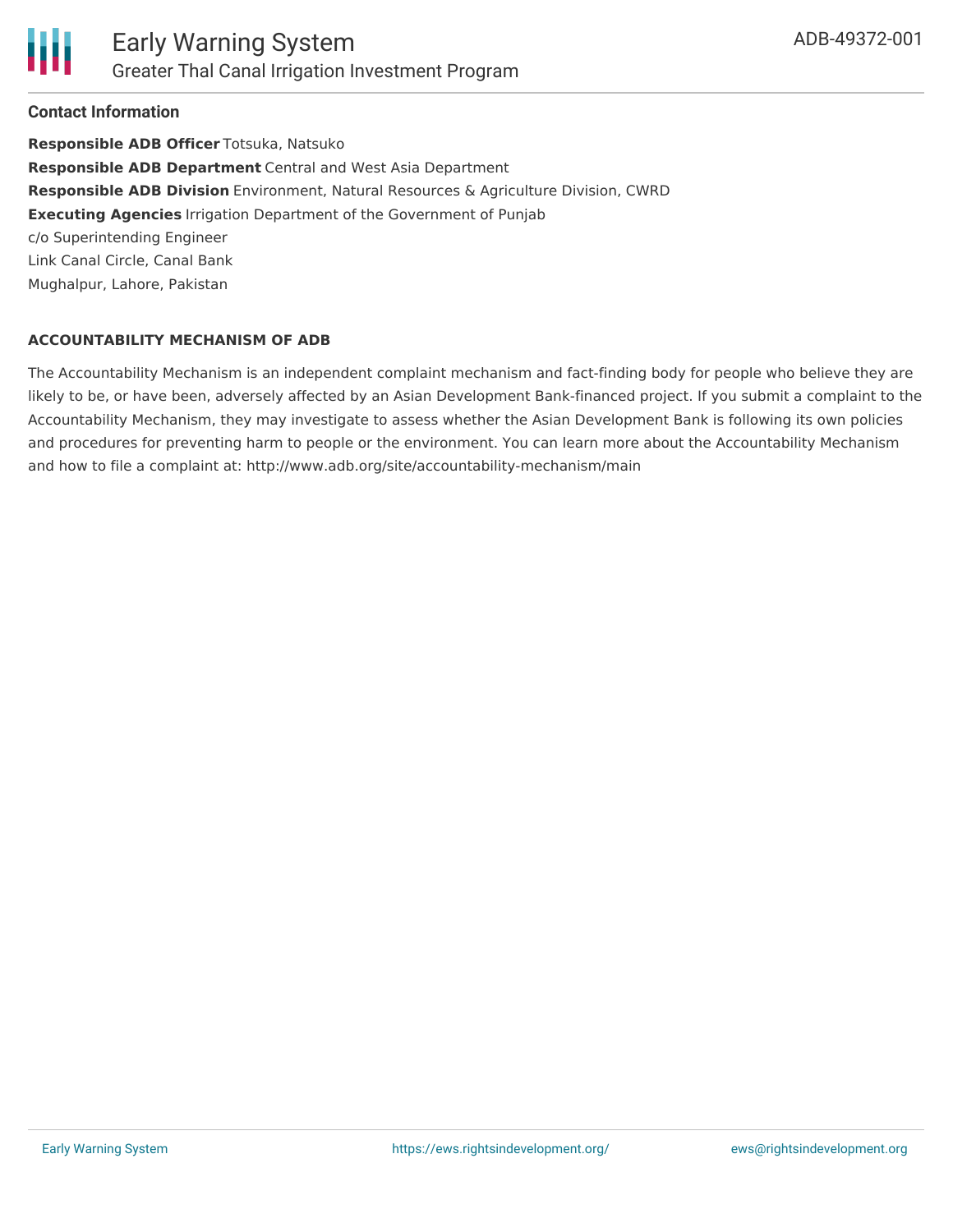

### Early Warning System Greater Thal Canal Irrigation Investment Program

#### **Bank Documents**

- Greater Thal Canal Irrigation Investment Program: Project Data Sheet (Urdu [translation\)](https://ewsdata.rightsindevelopment.org/files/documents/01/ADB-49372-001_uBDQead.pdf) [\[Original](https://www.adb.org/ur/projects/documents/pak-49372-001-pds) Source]
- Project [Disclosure](https://ewsdata.rightsindevelopment.org/files/documents/01/ADB-49372-001.pdf) PDF [\[Original](https://www.adb.org/printpdf/projects/49372-001/main) Source]